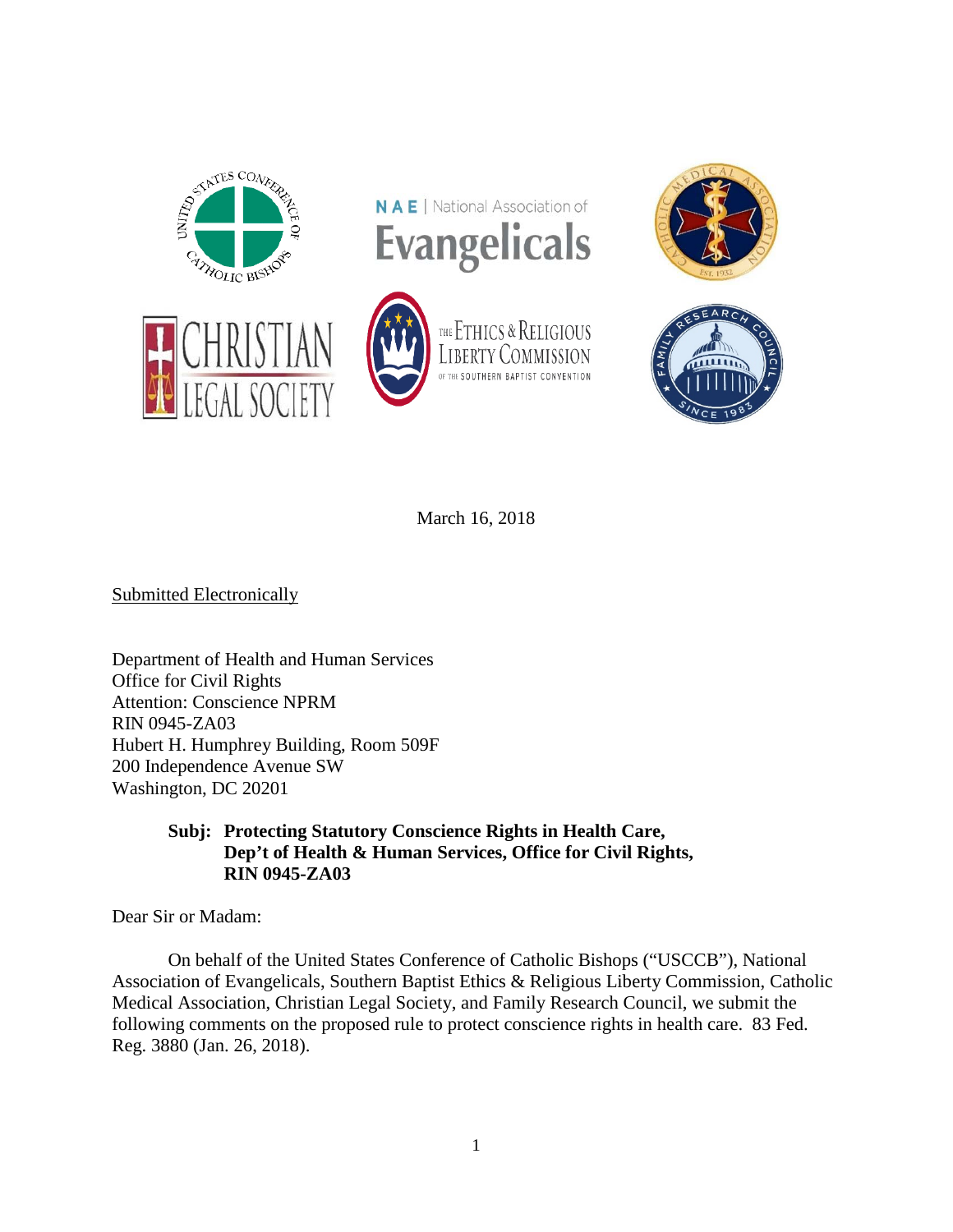We strongly commend the Department for publishing these proposed regulations and we urge their adoption. For over four decades, through enactments such as the Church Amendment (42 U.S.C. § 300a-7), Congress has sought to ensure that health care institutions and professionals will not have to choose between abandoning medicine and violating their conscience, particularly with respect to abortion and sterilization. The proposed regulations will implement these and other longstanding federal statutory protections, and thereby help guarantee that health care institutions and professionals are not pushed into this Hobson's choice.

### **1. The Proposed Regulations Are Much Needed and Long Overdue.**

The preamble provides ample documentation of the record of violations of the federal conscience statutes in the United States. 83 Fed. Reg. at 3887-89. Sadly, hostility to conscience rights in health care is not only continuing, but increasing, as demonstrated by the rise in the rate of complaint filings. *Id*. at 3887 (noting 34 complaints between November 2016 and mid-January 2018, compared to 1.25 complaints per year from 2008 until November 2016); *see also* Jessie Hellmann, *New HHS Office that Enforces Health Workers' Religious Rights Received 300 Complaints in a Month*, THE HILL, Feb. 20, 2018 (noting that "[m]ore than 300 individuals filed a complaint with [HHS] over the last month"), [http://thehill.com/policy/healthcare/374725-hhs](http://thehill.com/policy/healthcare/374725-hhs-new-office-that-enforces-religious-moral-rights-of-health-workers)[new-office-that-enforces-religious-moral-rights-of-health-workers.](http://thehill.com/policy/healthcare/374725-hhs-new-office-that-enforces-religious-moral-rights-of-health-workers)

Some states and local governments and advocacy groups seem to have grown more determined in their opposition to federal conscience laws. Ironically, many of these groups speak of "choice" and non-discrimination, but their objective is precisely the opposite, the elimination of choice and the imposition of rules that force people to participate in these procedures, as well as the targeted exclusion of those whose religious convictions impel and shape their provision of medical care. Many advocates speak as if the conscience laws were the invention of the current administration. They are not. Three of the most important protections the Church, Coats-Snowe, and Weldon amendments—go back to 1973, 1996, and 2004, respectively.

Though these laws have been on the books for years, legislators and advocates are becoming more emboldened to violate them. There are reports this year of efforts to pass a bill in Maine "that would require all nurse practitioners to provide the abortion pill to patients upon request" in violation of the Church and Weldon amendments. Jessie Hellmann, *Planned Parenthood Announces Nationwide Push for Abortion, Birth Control Legislation*, THE HILL (Feb. 13, 2018), http://thehill.com/policy/ [healthcare/373619-planned-parenthood-announces](http://thehill.com/policy/healthcare/373619-planned-parenthood-announces-nationwide-push-for-abortion-birth-control)[nationwide-push-or-abortion-birth-control.](http://thehill.com/policy/healthcare/373619-planned-parenthood-announces-nationwide-push-for-abortion-birth-control) Washington State legislators have passed a bill that would require health plans to cover abortion if they cover maternity care, in violation of the Weldon amendment. Washington State Substitute Sen. Bill 6219 (Mar. 3, 2018), [http://lawfilesext.leg.wa.gov/biennium/2017-18/Pdf/Bills/Senate%20Passed%20Legislature/](http://lawfilesext.leg.wa.gov/biennium/2017-18/Pdf/Bills/Senate%20Passed%20Legislature/%206219-S.PL.pdf#page=1)  [6219-S.PL.pdf#page=1.](http://lawfilesext.leg.wa.gov/biennium/2017-18/Pdf/Bills/Senate%20Passed%20Legislature/%206219-S.PL.pdf#page=1)

We commend the Department for proposing these regulations, which are much needed and long overdue.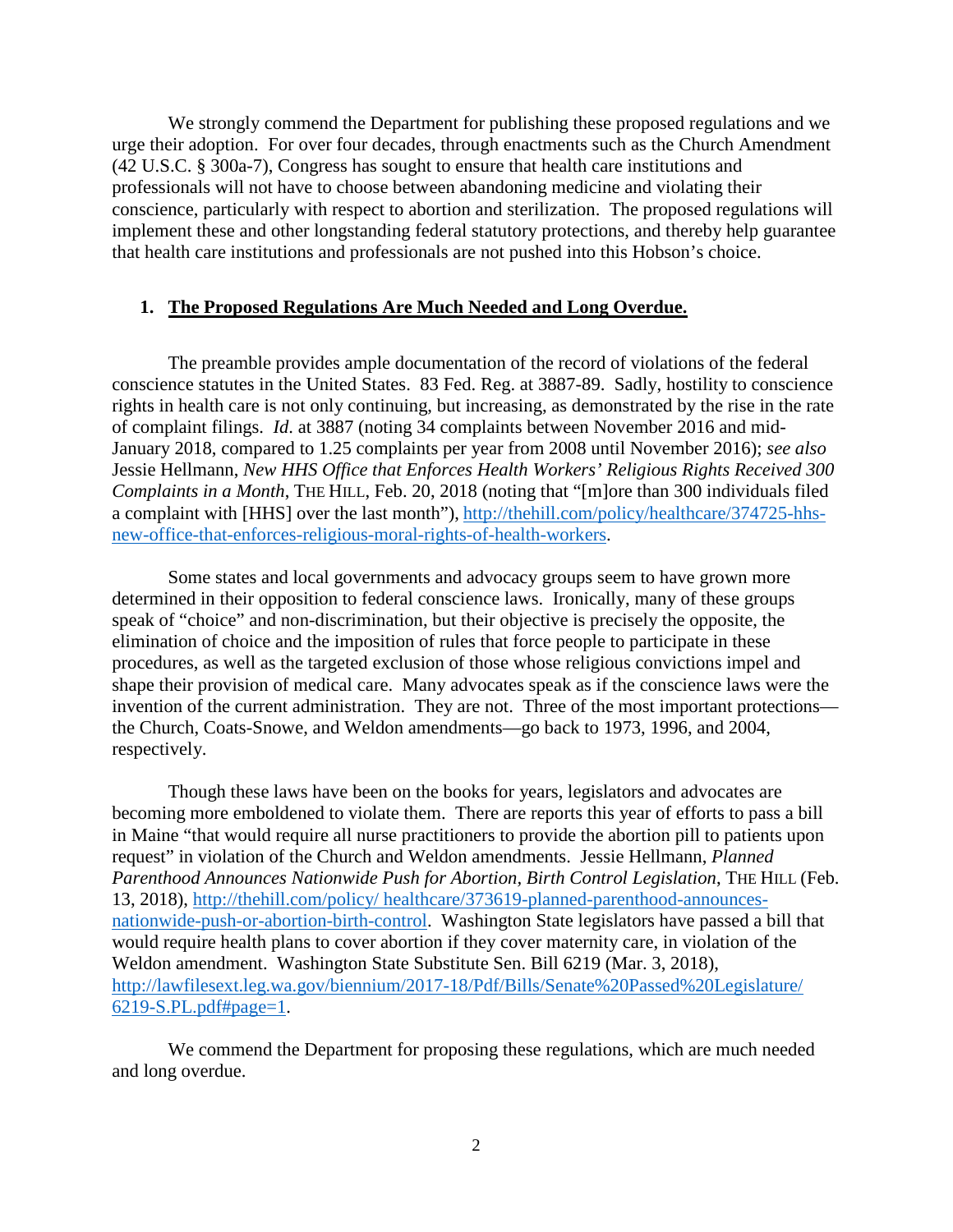## **2. The Proposed Regulations' Broad Interpretation of Conscience Laws Is Consistent with the Remedial Purpose of the Statutes They Enforce.**

Proposed section 88.1 states that "[c]onsistent with their objective to comprehensively protect the conscience and associated anti-discrimination rights of persons, entities, and health care entities, the statutory provisions and the regulatory provisions contained in this part are to be interpreted and implemented broadly to effectuate their protective purposes." 83 Fed. Reg. at 3923. Similarly, proposed section 88.9 states that the regulations "shall be construed in favor of a broad protection of free exercise of religious beliefs and moral convictions, to the maximum extent permitted by the terms of the Federal health care conscience and associated antidiscrimination statutes implemented by the Constitution." *Id*. at 3931.

We agree with HHS that such a broad construction is warranted. Courts and administrative agencies have long recognized that non-discrimination laws should be construed broadly to give full effect to their remedial purposes. *Tcherepnin v. Knight*, 389 U.S. 332, 336 (1967) (it is a "familiar canon of statutory construction that remedial legislation should be construed broadly to effectuate its purposes"); *see*, *e.g*., *Disabled in Action v. Southeastern Pa. Transp. Auth.*, 539 F.3d 199, 208 (3d Cir. 2008) (the Americans with Disabilities Act "'is a remedial statute, designed to eliminate discrimination against the disabled in all facets of society,' and as such, 'it must be broadly construed to effectuate its purposes'"). It is entirely appropriate, therefore, that HHS adopt a broad construction here.

Consistent with rules of construction referenced in sections 88.1 and 88.9, the proposed regulations define particular statutory terms with commendable breadth. To take a few examples, in proposed section 88.2, the Department defines the phrase "assist in the performance" to include any "articulable connection to a procedure, health service, health program, or research activity…." 83 Fed. Reg. at 3923. In the same section, "refer" is defined to mean the provision of "any information … by any method" pertaining to a health care service, activity, or procedure. *Id*. at 3924. The term "discrimination" is defined in terms of any action having any adverse effect, including the withholding or revocation of funds. *Id*. at 3923-24. These and other definitions in section 88.2 are helpfully detailed and will provide much needed guidance as to the meaning of the conscience statutes.

Regarding the proposed regulations' definitions, we have one remaining comment. We are aware of at least one instance in which a State agency declined to follow the Weldon amendment because that particular agency was not a direct recipient of federal funds, even though the State was a recipient of such funds. HHS should make clear in the regulations that when federal law forbids discrimination by a State that receives federal funds (as in the case of the Weldon amendment), and a particular State receives such funds, then *all* government agencies and offices of that State are obliged to follow the non-discrimination rule. Otherwise States, contrary to Congress's intent, could avoid federal nondiscrimination laws simply by creating separate agencies and offices that do not directly receive federal funds, which thereafter could violate conscience protection laws with impunity.

Subject to this recommendation, we urge HHS to adopt the proposed sections 88.1, 88.2, and 88.9 in the final rule.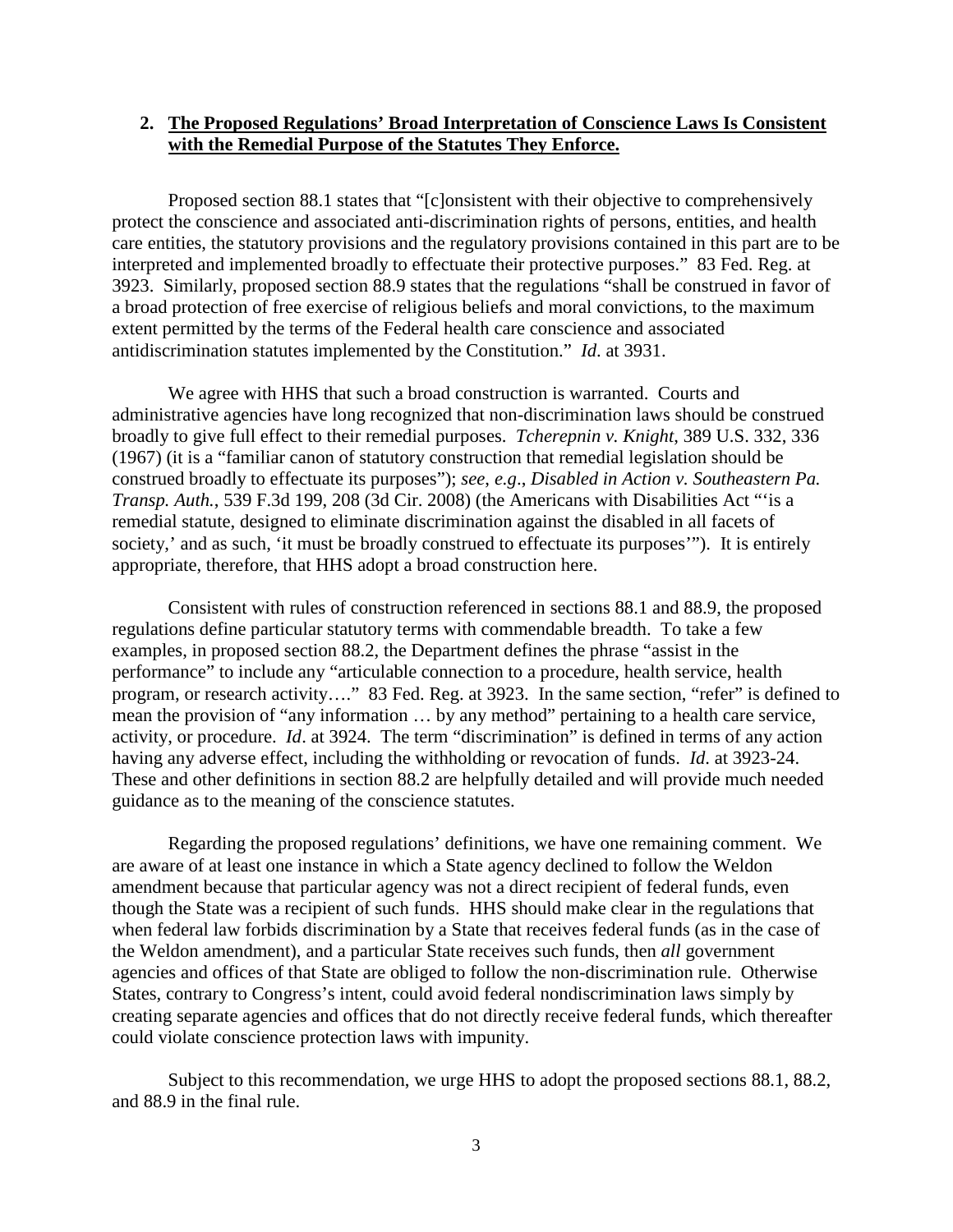# **3. The Proposed Regulatory Requirements Correctly Mirror the Requirements of the Statutes They Enforce.**

Proposed section 88.3 sets out the requirements of the conscience statutes. This provision closely tracks, and often borrows verbatim from, the statutes they are designed to enforce. We commend HHS for its careful attention and adherence to the statutory text, and we urge the Department to adopt the proposed section 88.3 in the final rule.

# **4. The Proposed Regulations Properly Require Assurances and Certifications of Compliance.**

Assurances and certifications are a long-established means of ensuring knowledge of, and compliance with, federal funding requirements. We agree that those requirements are properly imposed here because, as the Department notes, it will help ensure that funded entities understand and recognize that they must abide by the conscience laws and regulations. 83 Fed. Reg. at 3928-29, proposing 45 C.F.R. § 88.4. Posting and notice requirements are a common regulatory feature of nondiscrimination statutes. We agree with the proposed notice and compliance requirements here. 83 Fed. Reg. at 3929-30, proposing 45 C.F.R. §§ 88.5, 88.6.

We urge HHS to adopt the proposed sections 88.4, 88.5, and 88.6 in the final rule.

# **5. The Proposed Regulations Provide Critical Enforcement Mechanisms.**

Proposed section 88.7 is perhaps the most important part of the proposed regulation because it provides means of enforcing the conscience laws and regulations. Section 88.7(j)(3) is particularly helpful in spelling out the various means by which OCR will enforce the conscience regulations, to include withholding funds, referring the matter to the Attorney General, or taking other remedies that may be legally available.

It is noteworthy and laudatory that the Department has delegated to OCR "full enforcement authority over a significantly larger universe of Federal statutes" than was previously the case. 83 Fed. Reg. at 3891. We commend the Department for this more inclusive approach.

We urge HHS to adopt the proposed section 88.7 in the final rule.

# **6. The Administration Has Taken an Important Step in Correcting an Earlier Misinterpretation of the Weldon Amendment.**

We agree with, and commend, the Department for acknowledging that its interpretation of the Weldon amendment under the previous administration was incorrect. The Department now correctly acknowledges that the text of the Weldon amendment is controlling, and that there